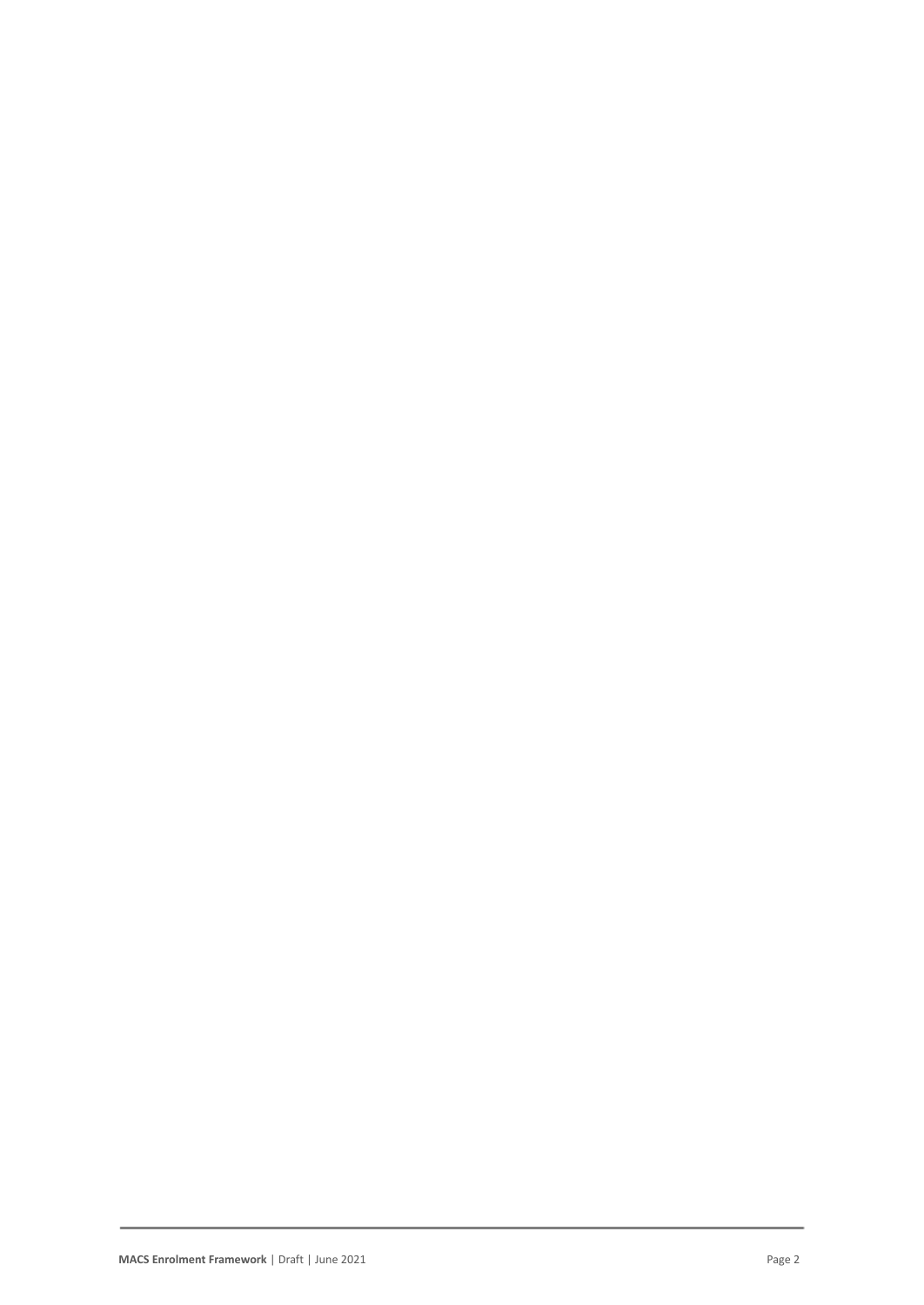| <b>EMERGENCY CONTACTS - OTHER THAN PARENT/GUARDIAN</b> |                           |  |  |
|--------------------------------------------------------|---------------------------|--|--|
| 1. Name:                                               | 2. Name:                  |  |  |
| Relationship to<br>child:                              | Relationship to<br>child: |  |  |
| Home phone:                                            | Home phone:               |  |  |
| Mobile:                                                | Mobile:                   |  |  |

| <b>SACRAMENTAL INFORMATION</b> |       |         |  |  |
|--------------------------------|-------|---------|--|--|
| Baptism                        | Date: | Parish: |  |  |
| Confirmation                   | Date: | Parish: |  |  |
| Reconciliation                 | Date: | Parish: |  |  |
| Communion                      | Date: | Parish: |  |  |
| Current parish:                |       |         |  |  |

No  $\square$ 

# **PREVIOUS SCHOOL/PRESCHOOL PERMISSION**

Name and address of previous school/preschool:

I/We give permission for the school to contact the previous school or preschool and to gather relevant reports and information to support educational planning:

| $Yes \Box$                 |
|----------------------------|
| (If yes, please complete)  |
| Form B Sample Consent for  |
| Transferring Information.) |
|                            |

| <b>NATIONALITY</b>                                                                                                                                                                                                 |                                           |                     |         |                        |                         |  |
|--------------------------------------------------------------------------------------------------------------------------------------------------------------------------------------------------------------------|-------------------------------------------|---------------------|---------|------------------------|-------------------------|--|
|                                                                                                                                                                                                                    | <b>Government Requirement</b>             | <b>Nationality:</b> |         | <b>Ethnicity:</b>      |                         |  |
|                                                                                                                                                                                                                    | In which country was the<br>student born? | Australia           |         |                        | Other - please specify: |  |
| Is the student of Aboriginal or Torres Strait Islander origin?<br>(For persons of both Aboriginal and Torres Strait Islander origin, tick 'Yes' for both.)                                                         |                                           |                     |         |                        |                         |  |
| No $\square$<br>Yes, Aboriginal $\Box$<br>Yes, Torres Strait Islander $\Box$<br>Does the student or their parent(s)/guardian(s) speak a language other than English at home?<br>Note: Record all languages spoken. |                                           |                     |         |                        |                         |  |
|                                                                                                                                                                                                                    |                                           |                     | Student | Parent<br>A/Guardian 1 | Parent<br>B/Guardian 2  |  |
| <b>No</b>                                                                                                                                                                                                          | English only                              |                     | П       |                        |                         |  |
| <b>Yes</b>                                                                                                                                                                                                         | Other - please specify all languages      |                     |         |                        |                         |  |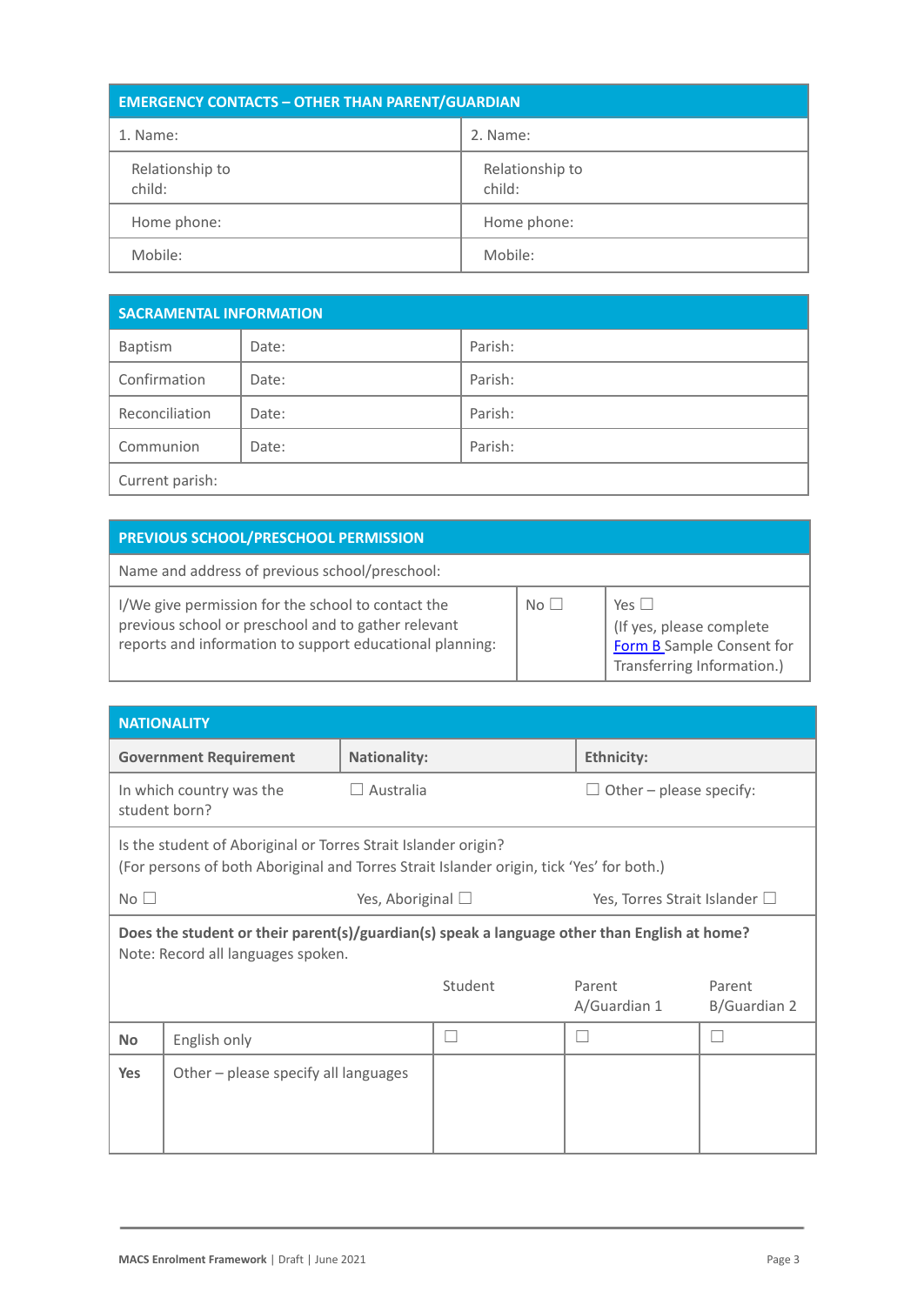## **IF NOT BORN IN AUSTRALIA, CITIZENSHIP STATUS\***

#### **Please tick the relevant category below and record the visa subclass number as per government requirements:**

(original documents to be sighted and copies to be retained by the school)

#### **Australian citizen not born in Australia:**

 $\Box$  Australian citizen (Australian passport or naturalisation certificate number/document for travel if country of birth is not Australia)

Australian passport number:

Naturalisation certificate number:

Visa subclass recorded on entry to Australia:

Date of arrival in Australia:

**Not currently an Australian citizen, please provide further details as appropriate below:**

 $\Box$  Permanent resident: (if ticked, record the visa subclass number)

 $\Box$  Temporary resident: (if ticked, record the visa subclass number)

 $\Box$  Other/visitor/overseas student: (if ticked, record the visa subclass number)

**\* Please attach visa/ImmiCard/letter of notification and passport photo page.**

| <b>MEDICAL INFORMATION</b>   |               |                 |                                                                                                                                                                                                                                                                                                                |         |
|------------------------------|---------------|-----------------|----------------------------------------------------------------------------------------------------------------------------------------------------------------------------------------------------------------------------------------------------------------------------------------------------------------|---------|
| Doctor's name:               |               |                 |                                                                                                                                                                                                                                                                                                                |         |
| Street number and<br>name:   |               |                 |                                                                                                                                                                                                                                                                                                                |         |
| Suburb:                      |               |                 | Postcode:                                                                                                                                                                                                                                                                                                      | Phone:  |
| Medicare number:             |               |                 | Ref number:                                                                                                                                                                                                                                                                                                    | Expiry: |
| Private health<br>insurance: | Yes $\Box$    | No <sub>1</sub> | Fund:                                                                                                                                                                                                                                                                                                          | Number: |
| Ambulance cover:             | Yes $\square$ | $No$ $\Box$     | Number:                                                                                                                                                                                                                                                                                                        |         |
| Medical condition:           |               |                 | Please specify any relevant medical conditions for the student, e.g. asthma,<br>diabetes, anaphylaxis, and/or any medications prescribed for the student. A<br>Medical Management Plan signed by a relevant medical practitioner<br>(doctor/nurse) will be required for each of the medical conditions listed. |         |
|                              |               |                 | Please list specific details for any known allergies that do not lead to<br>anaphylaxis, e.g. hay fever, rye grass, animal fur.                                                                                                                                                                                |         |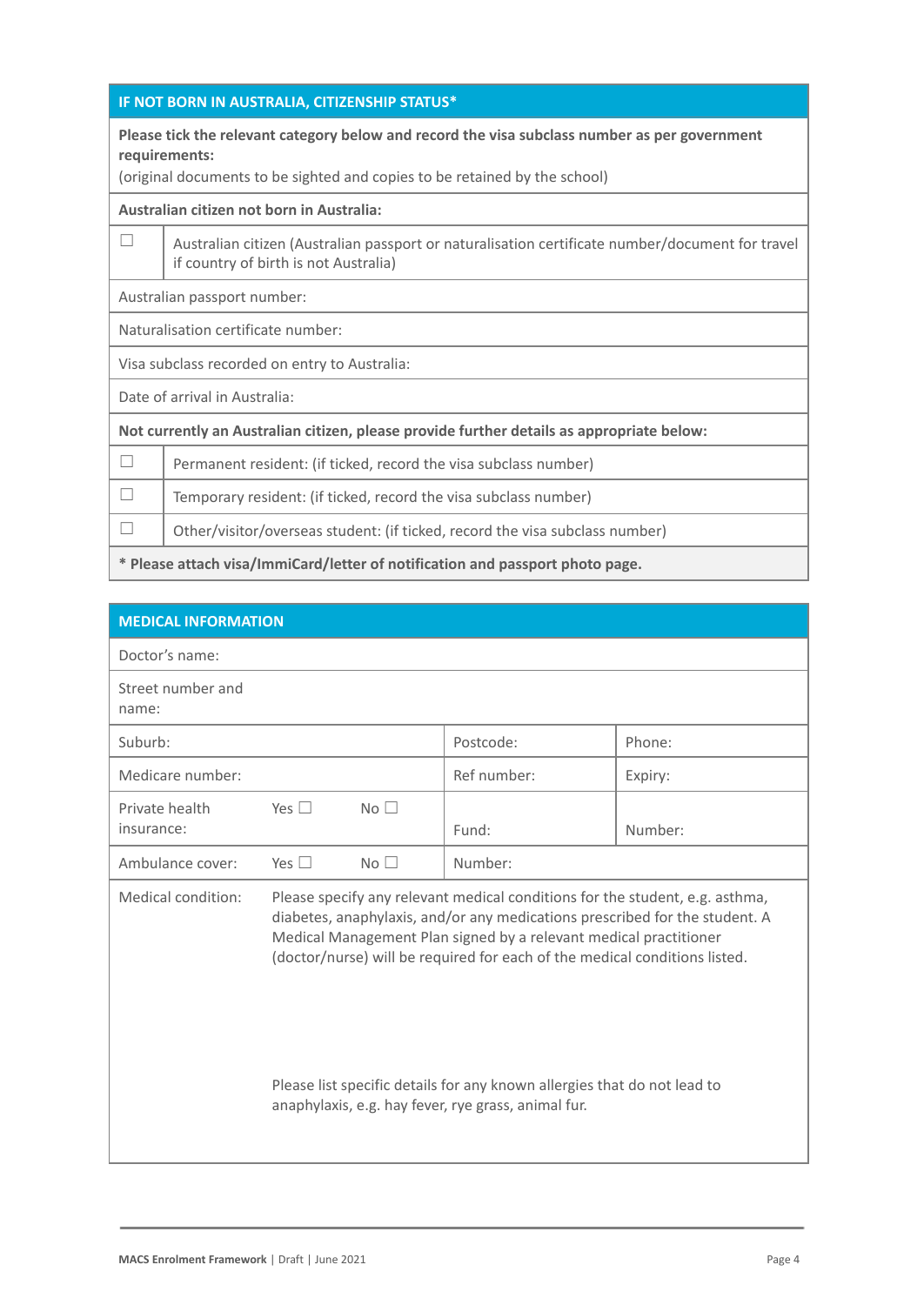| Has the student been diagnosed as being at risk of anaphylaxis? | $Y_{PS}$           | $N_O$    |
|-----------------------------------------------------------------|--------------------|----------|
| If yes, does the student have an EpiPen or Anapen?              | $Y \cap \varsigma$ | $N \cap$ |

#### **IMMUNISATION (please attach an immunisation history statement for your child)** All vaccines are recorded on the Australian Immunisation Immunisation history statement attached:

| All vaccines are recorded on the Australian immunisation.<br>Register (AIR). You are required to obtain an<br>immunisation history statement for your child (visit<br>myGov) and provide it to the school with this enrolment<br>form. | Yes $\Box$ | Immunisation history statement attached:<br>$No$ $\Box$<br>If no, please provide<br>explanation: |
|----------------------------------------------------------------------------------------------------------------------------------------------------------------------------------------------------------------------------------------|------------|--------------------------------------------------------------------------------------------------|
| If the student entered Australia on a humanitarian visa,<br>did they receive a refugee health check?                                                                                                                                   | Yes $\Box$ | No                                                                                               |

Please provide all required information to allow us to meet our duty of care obligations and facilitate the smooth transition of your child into our school. It will assist the school to implement appropriate adjustments and strategies to meet the particular needs of your child. If the information is not provided or is incomplete, incorrect or misleading, current or ongoing enrolment may be reviewed.

| <b>ADDITIONAL NEEDS</b>                                                                                                    |                                                                                      |  |                        |                          |                                             |  |  |
|----------------------------------------------------------------------------------------------------------------------------|--------------------------------------------------------------------------------------|--|------------------------|--------------------------|---------------------------------------------|--|--|
| Is your child eligible or currently receiving National<br>Yes $\Box$<br><b>Disability Insurance Scheme (NDIS) support?</b> |                                                                                      |  |                        |                          | $No$ $\Box$                                 |  |  |
|                                                                                                                            | Does your child present with:                                                        |  |                        |                          |                                             |  |  |
|                                                                                                                            | autism (ASD)                                                                         |  | behavioural concerns   |                          | hearing impairment                          |  |  |
|                                                                                                                            | intellectual disability/<br>developmental delay                                      |  | mental health issues   | $\overline{\phantom{a}}$ | oral language/communication<br>difficulties |  |  |
|                                                                                                                            | ADD/ADHD                                                                             |  | acquired brain injury  |                          | vision impairment                           |  |  |
|                                                                                                                            | giftedness                                                                           |  | physical impairment    |                          | other condition (please specify)            |  |  |
|                                                                                                                            | Has your child ever seen a:                                                          |  |                        |                          |                                             |  |  |
|                                                                                                                            | paediatrician                                                                        |  | physiotherapist        |                          | audiologist                                 |  |  |
|                                                                                                                            | psychologist/counsellor                                                              |  | occupational therapist | ப                        | speech pathologist                          |  |  |
|                                                                                                                            | psychiatrist                                                                         |  | continence nurse       |                          | other specialist (please specify)           |  |  |
|                                                                                                                            | Have you attached all relevant information/reports?<br>Yes $\Box$<br>No <sub>l</sub> |  |                        |                          |                                             |  |  |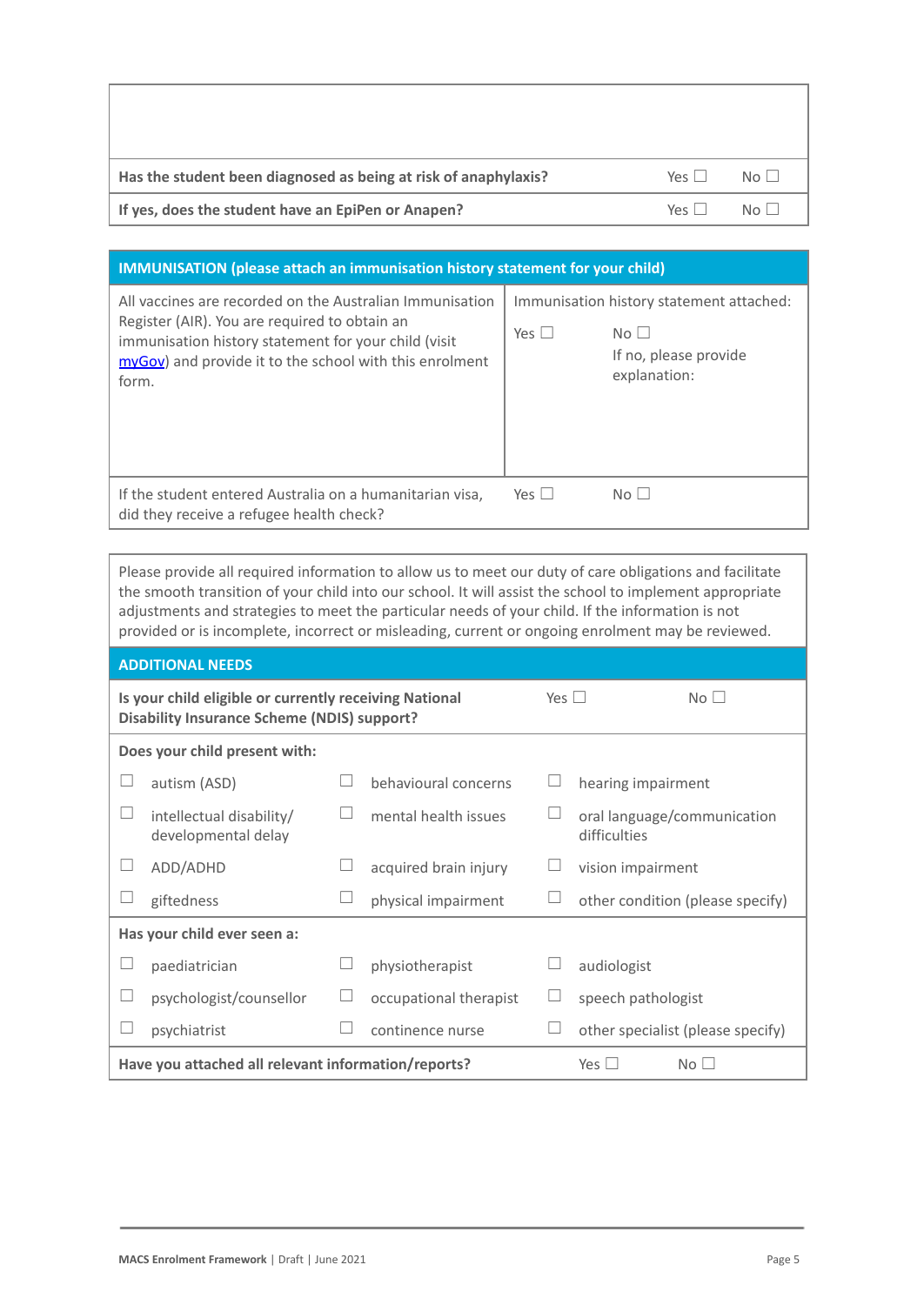| <b>FAMILY DETAILS</b>                                              |            |                   |       |                                |
|--------------------------------------------------------------------|------------|-------------------|-------|--------------------------------|
| Who will be responsible for payment of the school fees and levies? |            |                   |       |                                |
| Surname                                                            | First name | Address and email | Phone | Relationship to<br>the student |
|                                                                    |            |                   |       |                                |

| <b>PARENT / GUARDIAN 1</b>                                                                                                                                                |                                                      |              |                                                                                                                                                     |                                                     |                |                             |
|---------------------------------------------------------------------------------------------------------------------------------------------------------------------------|------------------------------------------------------|--------------|-----------------------------------------------------------------------------------------------------------------------------------------------------|-----------------------------------------------------|----------------|-----------------------------|
| Surname:                                                                                                                                                                  |                                                      | Title: (e.g. | Mr/Mrs/Ms)                                                                                                                                          |                                                     | First<br>name: |                             |
| Address:                                                                                                                                                                  |                                                      |              |                                                                                                                                                     |                                                     |                |                             |
| Home phone:                                                                                                                                                               |                                                      |              | Work phone:                                                                                                                                         |                                                     | Mobile:        |                             |
|                                                                                                                                                                           | SMS messaging: (for emergency and reminder purposes) |              |                                                                                                                                                     |                                                     | Yes $\square$  | No <sub>1</sub>             |
| Email:                                                                                                                                                                    |                                                      |              |                                                                                                                                                     |                                                     |                |                             |
| Government<br>Requirement                                                                                                                                                 | Occupation:                                          |              | What is the occupation<br>group?<br>(select from list of parental<br>occupation groups in the<br><b>School Family Occupation</b><br>Index on p. 11) |                                                     |                |                             |
| Religion: (include rite)                                                                                                                                                  |                                                      |              |                                                                                                                                                     | Nationality:<br>Ethnicity if not born in Australia: |                |                             |
| Country of<br>$\Box$ Australia<br>$\Box$ Other (please specify):<br>birth:                                                                                                |                                                      |              |                                                                                                                                                     |                                                     |                |                             |
| What is the highest year of primary or secondary school Parent A/Guardian 1 has completed?<br>(Persons who have never attended secondary school, tick 'Year 9 or below'.) |                                                      |              |                                                                                                                                                     |                                                     |                |                             |
| Year 9 or below<br>Year 10 or equivalent<br>$\overline{\phantom{a}}$                                                                                                      |                                                      |              | Year 11 or equivalent                                                                                                                               |                                                     |                | Year 12 or equivalent       |
| What is the level of the highest qualification Parent A/Guardian 1 has completed?                                                                                         |                                                      |              |                                                                                                                                                     |                                                     |                |                             |
| No post-school<br>Certificate I to IV<br>qualification<br>(including trade<br>certificate)<br>П                                                                           |                                                      |              |                                                                                                                                                     | Advanced<br>diploma/diploma                         |                | Bachelor degree or<br>above |

| <b>PARENT / GUARDIAN 2</b>             |             |                |  |
|----------------------------------------|-------------|----------------|--|
| Title: (e.g.<br>Mr/Mrs/Ms)<br>Surname: |             | First<br>name: |  |
| Address:                               |             |                |  |
| Home phone:                            | Work phone: | Mobile:        |  |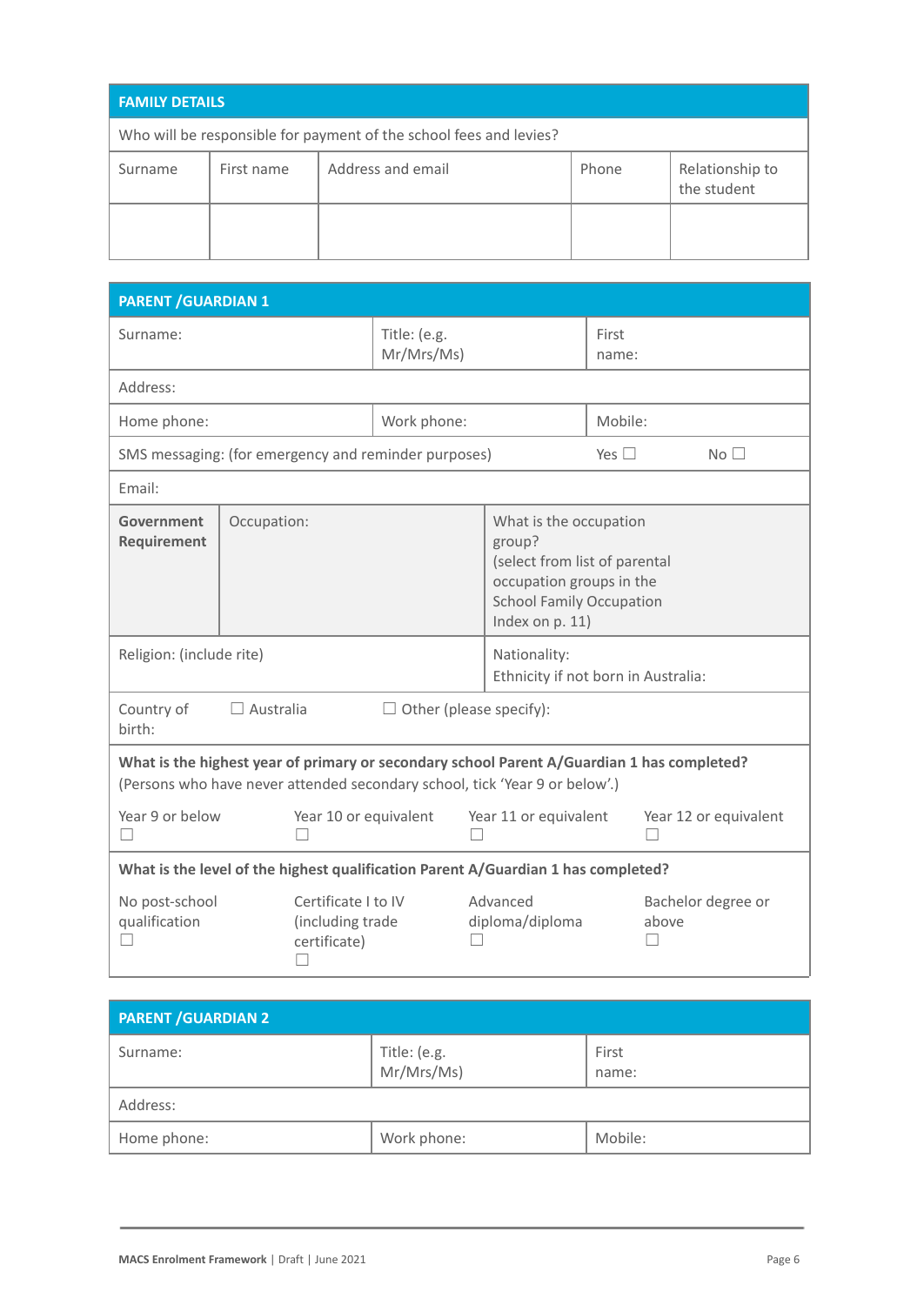| SMS messaging: (for emergency and reminder purposes)                                                                                                                      |                                                         |  | Yes $\Box$                                                                                                                                          | No <sub>1</sub>             |  |
|---------------------------------------------------------------------------------------------------------------------------------------------------------------------------|---------------------------------------------------------|--|-----------------------------------------------------------------------------------------------------------------------------------------------------|-----------------------------|--|
| Email:                                                                                                                                                                    |                                                         |  |                                                                                                                                                     |                             |  |
| Government<br>Requirement                                                                                                                                                 | Occupation:                                             |  | What is the occupation<br>group?<br>(select from list of parental<br>occupation groups in the<br><b>School Family Occupation</b><br>Index on p. 11) |                             |  |
| Religion: (include rite)                                                                                                                                                  |                                                         |  | Nationality:<br>Ethnicity if not born in Australia:                                                                                                 |                             |  |
| Country of<br>birth:                                                                                                                                                      | Australia<br>Other (please specify):                    |  |                                                                                                                                                     |                             |  |
| What is the highest year of primary or secondary school Parent B/Guardian 2 has completed?<br>(Persons who have never attended secondary school, tick 'Year 9 or below'.) |                                                         |  |                                                                                                                                                     |                             |  |
| Year 9 or below                                                                                                                                                           | Year 10 or equivalent                                   |  | Year 11 or equivalent                                                                                                                               | Year 12 or equivalent       |  |
| What is the level of the highest qualification Parent B/Guardian 2 has completed?                                                                                         |                                                         |  |                                                                                                                                                     |                             |  |
| No post-school<br>qualification                                                                                                                                           | Certificate I to IV<br>(including trade<br>certificate) |  | Advanced<br>diploma/diploma                                                                                                                         | Bachelor degree or<br>above |  |

|                                                                                                          | SIBLINGS ATTENDING A SCHOOL/PRESCHOOL |            |               |  |
|----------------------------------------------------------------------------------------------------------|---------------------------------------|------------|---------------|--|
| List all children in your family attending school or preschool (oldest to youngest) – include applicant: |                                       |            |               |  |
| Name                                                                                                     | School/preschool                      | Year/grade | Date of birth |  |
|                                                                                                          |                                       |            |               |  |
|                                                                                                          |                                       |            |               |  |
|                                                                                                          |                                       |            |               |  |
|                                                                                                          |                                       |            |               |  |
|                                                                                                          |                                       |            |               |  |

| <b>HOME CARE ARRANGEMENTS</b> |                                                                                                                          |  |  |
|-------------------------------|--------------------------------------------------------------------------------------------------------------------------|--|--|
| Living with immediate family  | Out-of-home care                                                                                                         |  |  |
| Carer/guardian                | Shared parenting,<br>e.g. one week with each parent:<br>Days with Parent A/Guardian 1:<br>Days with Parent B/Guardian 2: |  |  |
| Kinship care                  | Other (please specify)                                                                                                   |  |  |